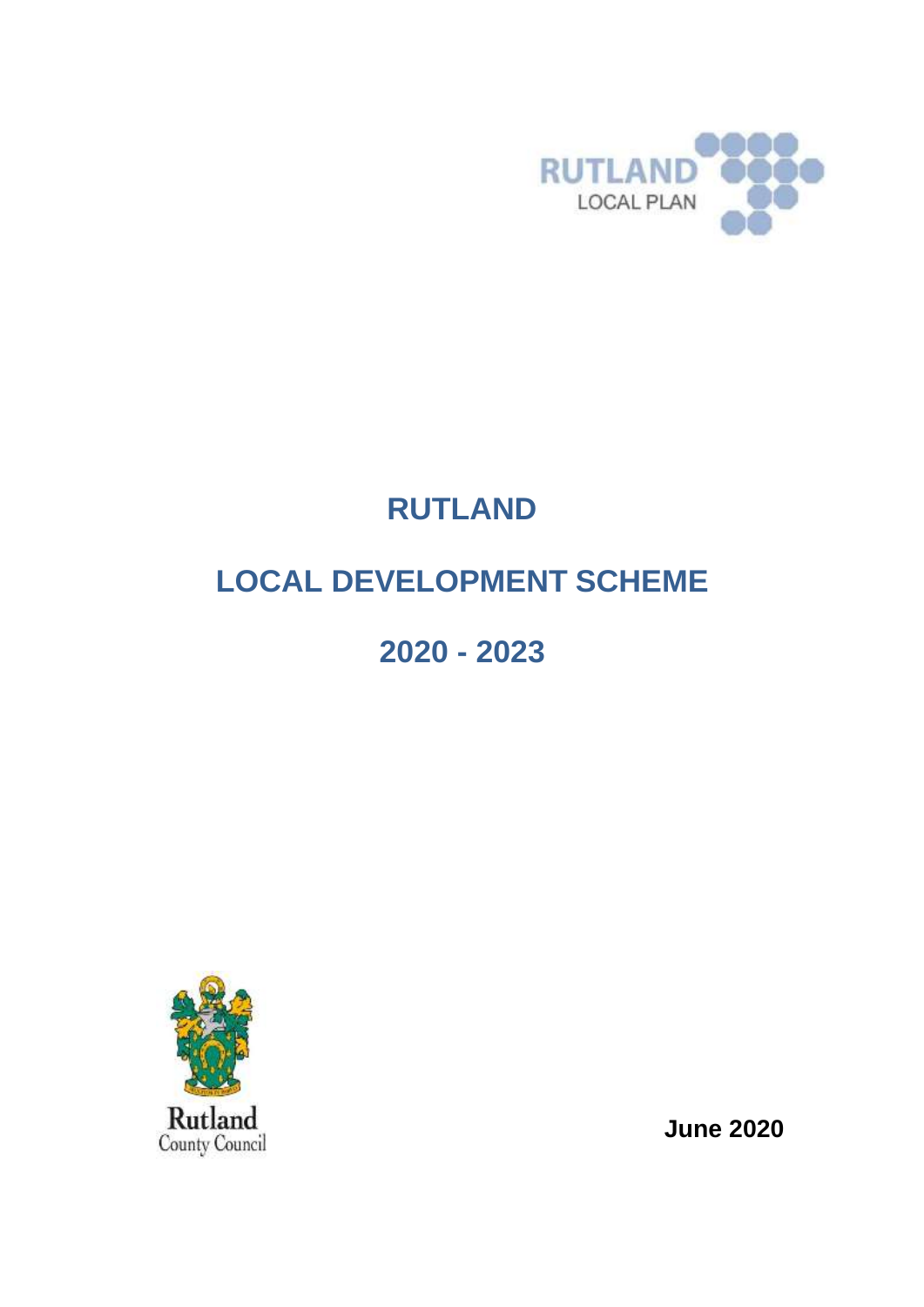|     | <b>Contents</b> |  |
|-----|-----------------|--|
| 1.0 |                 |  |
| 2.0 |                 |  |
|     |                 |  |
|     |                 |  |
|     |                 |  |
|     |                 |  |
|     |                 |  |
|     |                 |  |
| 3.0 |                 |  |
| 4.0 |                 |  |
|     |                 |  |
|     |                 |  |
| 5.0 |                 |  |
| 6.0 |                 |  |
| 7.0 |                 |  |
|     |                 |  |
|     |                 |  |
|     |                 |  |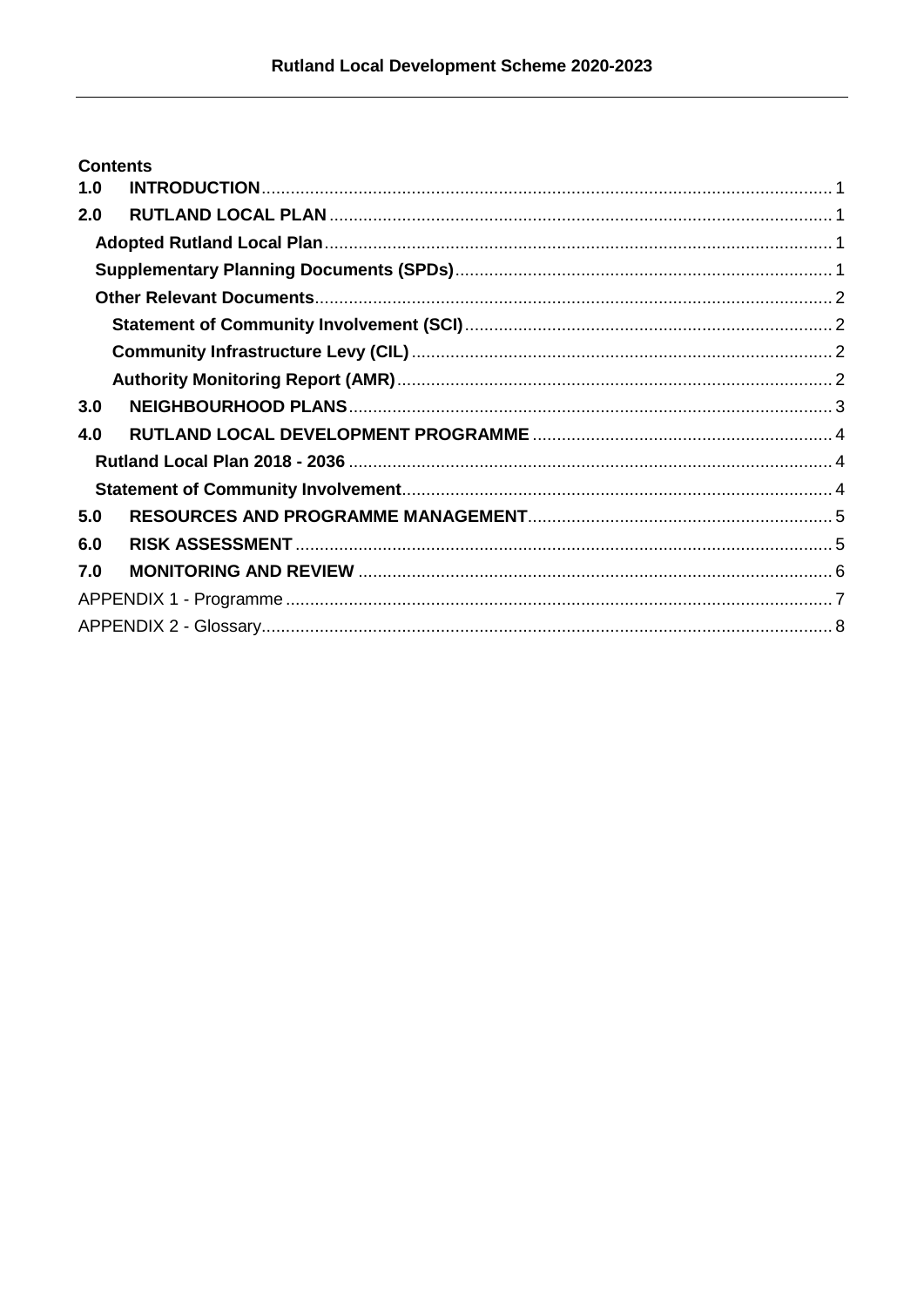#### <span id="page-2-0"></span>**1.0 INTRODUCTION**

- 1.1 Local Planning Authorities are required by legislation to prepare and maintain a Local Development Scheme (LDS) to provide a timetable for the preparation of a Local Plan and any other Local Development Documents.
- 1.2 The national Planning Practice Guidance (PPG) requires the LDS to be kept up to date and be made publicly available, so that local communities and interested parties can keep track of Local Plan progress.
- 1.3 This LDS covers the period 2020 to 2023 and sets out the documents the Council intends to prepare over this period. It replaces the previous LDS published in April 2018 and the LDS timetable for preparation of the Rutland Local Plan 2018 – 2036 approved in December 2019.

#### <span id="page-2-1"></span>**2.0 RUTLAND LOCAL PLAN**

#### <span id="page-2-2"></span>**Adopted Rutland Local Plan**

- 2.1 At the time at which this LDS comes into effect, Rutland County Council has adopted the following documents:
	- **Minerals Core Strategy & Development Control Policies DPD – adopted October 2010:**  Provides the overall vision for future minerals development in Rutland having regard to future predicted needs up to 2026 and contains development control policies to guide decision making on planning applications for minerals development. It replaced policies in the Leicestershire Minerals Local Plan Review (May 1995).
	- **Rutland Core Strategy DPD - adopted July 2011:** This provides the overall spatial vision, objectives and spatial strategy for Rutland. It identifies the broad locations, distribution and overall scale of development up to 2026 including a strategic allocation in Oakham. It contains a range of development control policies and addresses future waste development in Rutland, having regard to future predicted needs. It replaced a number of the policies in the Rutland Local Plan (2001) and the Leicestershire, Leicester and Rutland Waste Local Plan (2002).
	- **Site Allocations and Policies DPD – adopted October 2014:** The purpose of this DPD is to identify and allocate sites for development (i.e. housing, retail, waste) and to set out more detailed policies that will be used to determine planning applications in accordance with the overarching policies in the Rutland Core Strategy. It replaced the remaining policies in the Rutland Local Plan (2001) and the Leicestershire, Leicester and Rutland Waste Local Plan (2002).
- 2.2. Work is underway on preparing a new Local Plan that will replace the above documents. The new Local Plan will contain strategic and other policies and allocations to guide development in the County up to 2036. Details of the timetable for this are set out in Section 4.0.

#### **Supplementary Planning Documents (SPDs)**

- <span id="page-2-3"></span>2.3. SPDs are typically produced to provide more detailed guidance on how a particular policy should be implemented or site developed. SPDs are not subject to independent examination and there is no requirement for the LDS to include a timetable for the preparation of SPDs.
- 2.4. To date the Council has adopted the following SPDs:
	- 1. Wind Turbine Developments SPD (adopted November 2012)
	- 2. Ashwell Business Park SPD (adopted January 2013)
	- 3. Extensions to Dwellings SPD (adopted March 2015)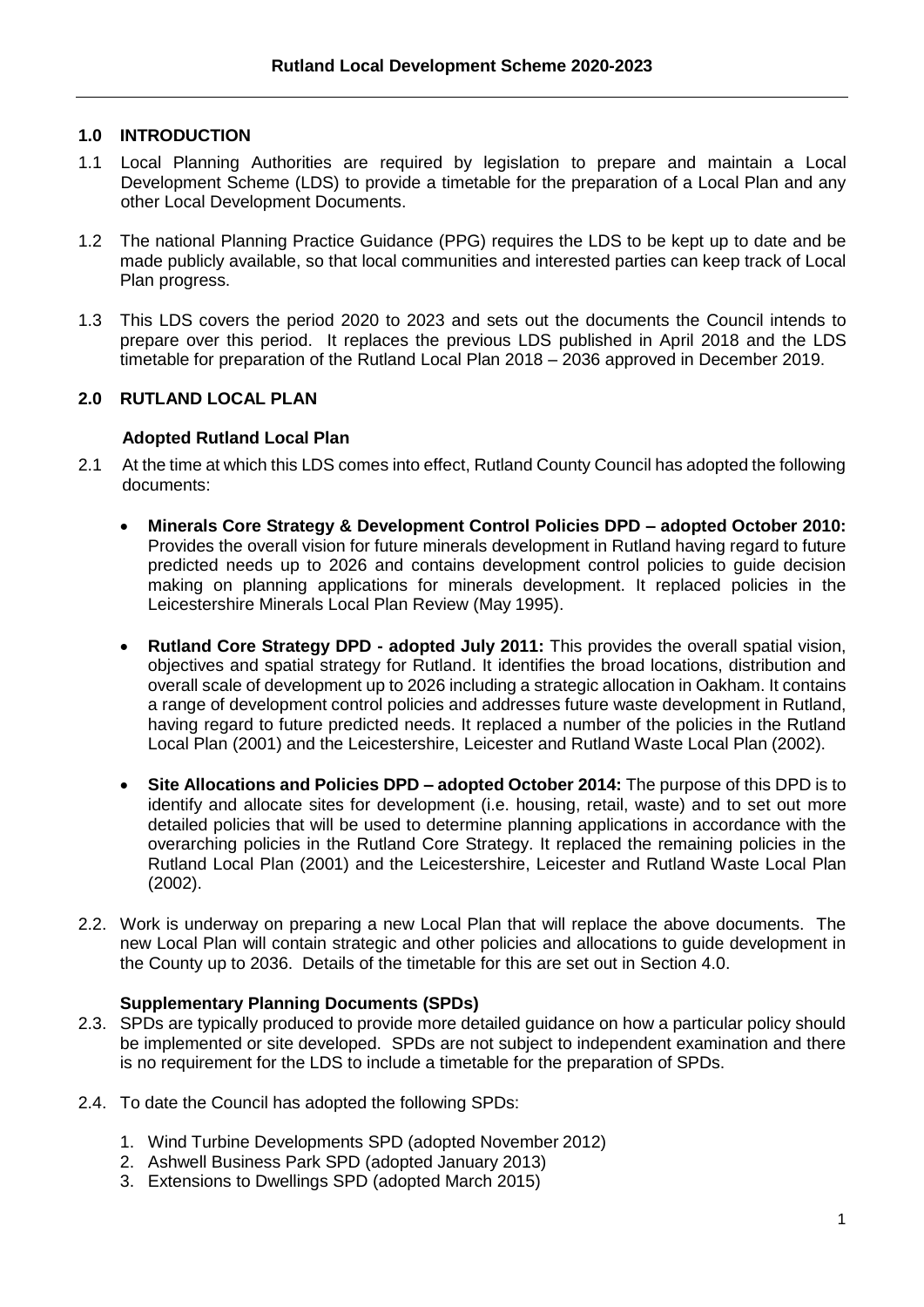- 4. Garden Extensions SPD (adopted March 2015)
- 5. Shop Fronts including Signs and Shop Security SPD (adopted March 2015)
- 6. Planning Obligations SPD (adopted January 2016)
- 2.5. It is proposed that the following SPDs will be prepared and adopted:
	- Design SPD
	- Stamford North SPD (masterplan for site joint SPD with South Kesteven District Council)
	- Planning Obligations SPD (update of SPD adopted in 2016)
- 2.6. The Council will also consider the possibility of producing additional SPDs if the need arises during the three year period of the LDS.
- 2.7. Information on adopted [SPDs](https://www.rutland.gov.uk/my-services/planning-and-building-control/planning/planning-policy/supplementary-planning-documents-spd/) can be found on the Council's website.<sup>1</sup> This will also provide information on progress in preparation of the proposed SPDs.

#### <span id="page-3-0"></span>**Other Relevant Documents**

#### <span id="page-3-1"></span>**Statement of Community Involvement (SCI)**

The SCI was adopted in January 2014. It sets out the standards and approach the Council takes to involving individuals, groups and organisations in preparing or revising policy documents and considering planning applications. A review of the SCI began in 2019, however progress with the review has been impacted by the Covid19 restrictions and rapidly changing government policy and advice. As a result of this guidance the Council will publish a review of the SCI which addresses Covid19 related issues as well as updating the SCI provisions in line with Regulations which will ensure that the Council can continue its statutory planning functions, in particular making progress with the Local Plan Review and neighbourhood plans. This will form a Second Review of the SCI and will be published during the summer of 2020. There is no requirement in legislation for local planning authorities to consult when reviewing and updating their Statement of Community Involvement, although it is good practice for authorities to inform the public of their intentions to update this document and of the changes that have been made.

2.8 .

#### **Community Infrastructure Levy (CIL)**

- <span id="page-3-2"></span>2.9 The Council adopted CIL in January 2016. CIL is a locally set charge on development. It is intended to give more certainty to developers over how much their development will need to contribute to meeting the costs of infrastructure. It is intended to supplement other funding streams to ensure that new community infrastructure can be provided to support local growth and to give councils and communities more choice and flexibility in how they fund infrastructure. The CIL is supported by a detailed [Charging Schedule](https://www.rutland.gov.uk/my-services/planning-and-building-control/planning/planning-policy/community-infrastructure-levy-cil/) which sets out the CIL rate for specific types of development in Rutland.<sup>2</sup>
- 2.10 There are currently no proposals to review CIL.

#### **Authority Monitoring Report (AMR)**

- <span id="page-3-3"></span>2.11 The purpose of an AMR is established in legislation and should provide annual updates on the following:
	- Progress on the timetable and milestones for preparation of documents set out in the LDS;
	- the progress and effectiveness of the Local Plan, including details of polices and proposals which are not being implemented and the reasons for this;
	- details of any neighbourhood plans and progress with work on the Duty to Cooperate;
	- information regarding the Community Infrastructure Levy;

<sup>1</sup> [https://www.rutland.gov.uk/my-services/planning-and-building-control/planning/planning-policy/supplementary-planning](https://www.rutland.gov.uk/my-services/planning-and-building-control/planning/planning-policy/supplementary-planning-documents-spd/)[documents-spd/](https://www.rutland.gov.uk/my-services/planning-and-building-control/planning/planning-policy/supplementary-planning-documents-spd/)

<sup>2</sup> [https://www.rutland.gov.uk/my-services/planning-and-building-control/planning/planning-policy/community-infrastructure](https://www.rutland.gov.uk/my-services/planning-and-building-control/planning/planning-policy/community-infrastructure-levy-cil/)[levy-cil/](https://www.rutland.gov.uk/my-services/planning-and-building-control/planning/planning-policy/community-infrastructure-levy-cil/)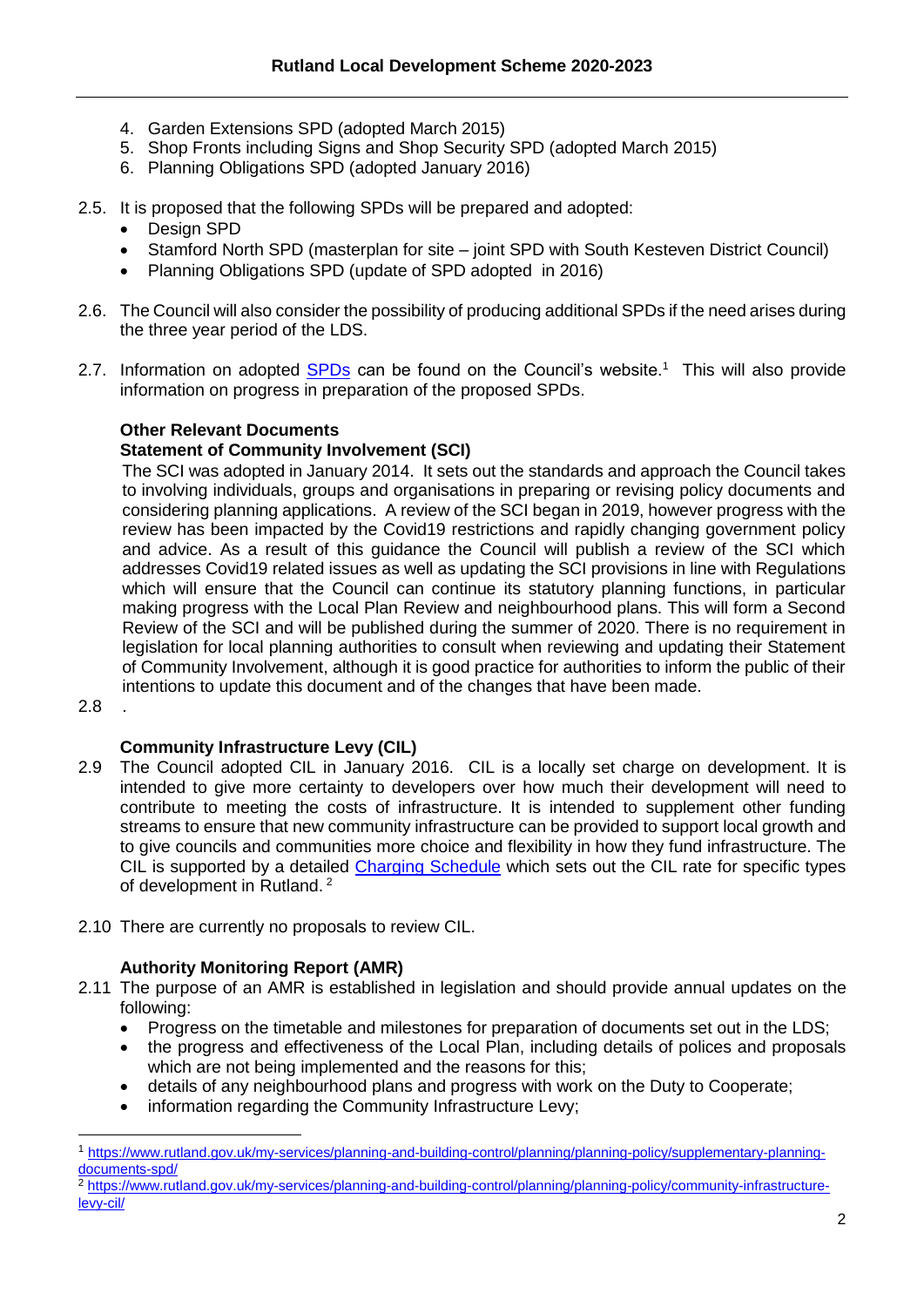- information collected for monitoring purposes.
- 2.12 The [latest AMR](https://www.rutland.gov.uk/my-services/planning-and-building-control/planning/planning-policy/annual-monitoring-report/) can be found on the Council's website.<sup>3</sup>
- 2.13 A diagram showing an overview of the different documents which currently make up the Rutland Local Plan is shown in Diagram 1.



#### **Diagram 1: The Local Plan and Planning Policy Framework**

To be replaced by the Local Plan Review  $\pm$ 

#### <span id="page-4-0"></span>**3.0 NEIGHBOURHOOD PLANS**

 $\overline{a}$ 

- 3.1. Neighbourhood plans provide an opportunity for local people to influence development in the areas where they live or work. Neighbourhood Plans become part of the development plan and the policies within them used in determining planning applications within the relevant Neighbourhood Plan Area. A key criteria for a neighbourhood plan is that it is general conformity with the overarching strategic policies in the Rutland Core Strategy DPD (or emerging Local Plan).
- 3.2. At the time this LDS comes into effect, the following Neighbourhood Plans have been 'made':
	- Edith Weston Neighbourhood Plan June 2014

<sup>3</sup> <https://www.rutland.gov.uk/my-services/planning-and-building-control/planning/planning-policy/annual-monitoring-report/>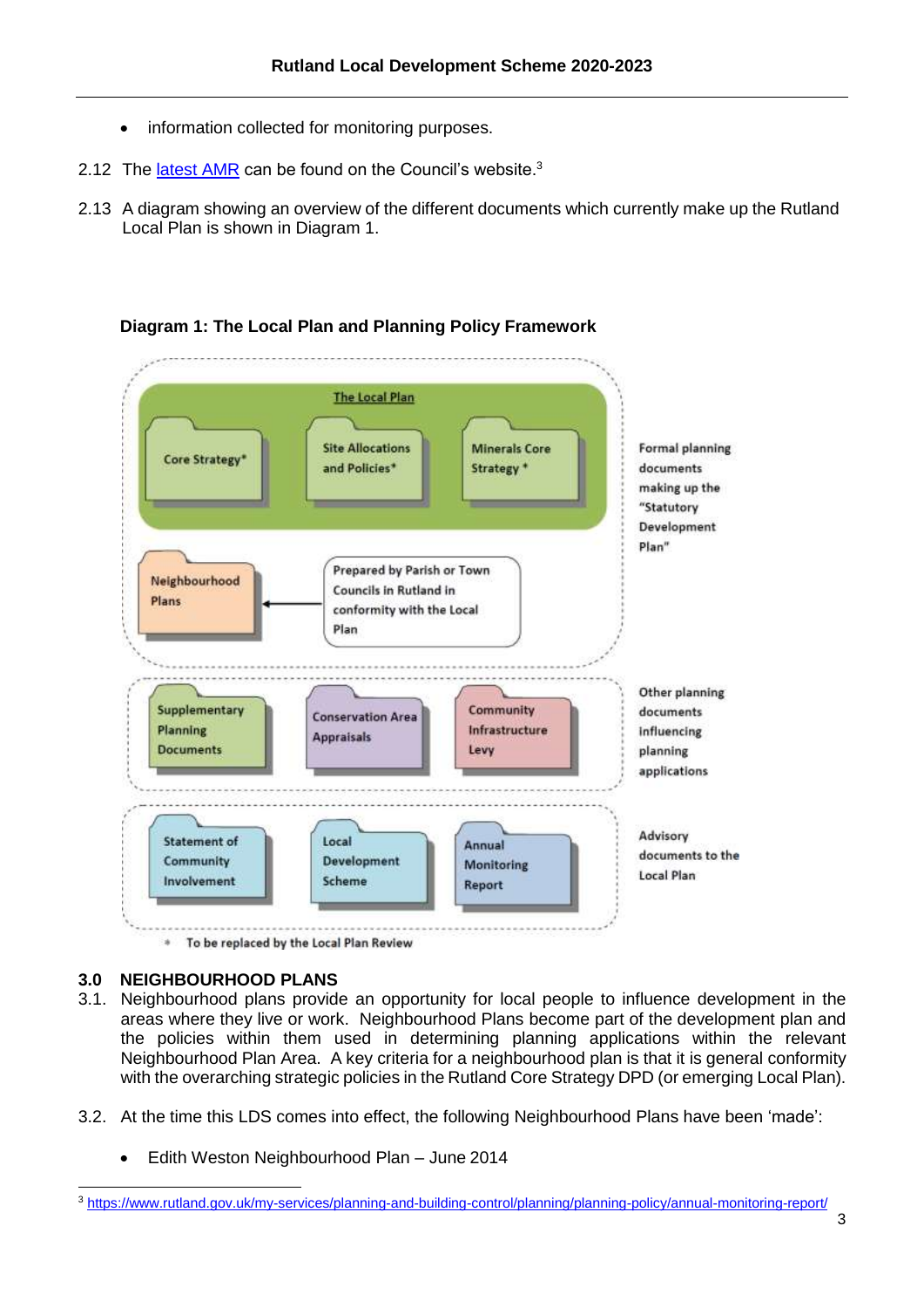- Uppingham Neighbourhood Plan January 2016
- Cottesmore Neighbourhood Plan July 2016
- Langham Neighbourhood Plan April 2017
- Greetham Neighbourhood Plan October 2017
- Barrowden and Wakerley Neighbourhood Plan November 2019
- 3.3. Neighbourhood Plans are currently being prepared for the following designated Neighbourhood Areas: Wing, Ketton and Tinwell, Market Overton, North Luffenham and Oakham and Barleythorpe. Further information on these plans can be found on the [Neighbourhood Planning](https://www.rutland.gov.uk/my-services/planning-and-building-control/planning/neighbourhood-planning/) pages of the Council's website.<sup>4</sup>

#### <span id="page-5-0"></span>**4.0 RUTLAND LOCAL DEVELOPMENT PROGRAMME**

4.1. The documents the Council will prepare over the next three years are:

#### **Rutland Local Plan 2018 - 2036**

- <span id="page-5-1"></span>4.2. The Council is preparing a new Local Plan, which when adopted will replace all existing adopted Local Plan documents. Since the approval of the last LDS in December 2019, publication of the Local Plan under Regulation 19 for formal consultation, has had to be postponed as a result of Covid19 restrictions this has resulted in the need to revise the LDS.
- 4.3. The stages of preparing emerging Local Plan 2018 2036 and updated timing for key milestones is set out below (and in Appendix 1).

|                      | Key Milestones for Preparation of Rutland Local Plan 2018 - 2036     |                                                             |  |  |  |  |  |  |  |  |
|----------------------|----------------------------------------------------------------------|-------------------------------------------------------------|--|--|--|--|--|--|--|--|
|                      | <b>Stage of Plan Making</b>                                          | <b>Timetable</b>                                            |  |  |  |  |  |  |  |  |
| Regulation 18        | Consultation on Issues and Options                                   | 2016<br>November 2015<br>January<br>$\equiv$<br>(completed) |  |  |  |  |  |  |  |  |
|                      | Public consultation on<br>preferred<br>options consultation document | August - September 2017 (completed)                         |  |  |  |  |  |  |  |  |
|                      | Public consultation on<br>focused<br>changes and additional sites    | July - August 2018 (completed)                              |  |  |  |  |  |  |  |  |
| Regulation 19        | public consultation<br>Formal<br>on<br>proposed submission Plan      | Summer 2020 (planned)                                       |  |  |  |  |  |  |  |  |
| <b>Regulation 22</b> | Submission to Secretary of State                                     | December 2020 (planned)                                     |  |  |  |  |  |  |  |  |
| <b>Regulation 24</b> | <b>Examination of Local Plan</b>                                     | April - May 2021 (planned)                                  |  |  |  |  |  |  |  |  |
|                      | Receipt of Inspector's Report                                        | To be advised                                               |  |  |  |  |  |  |  |  |
| Regulation 26        | Adoption of Local Plan                                               | To be advised                                               |  |  |  |  |  |  |  |  |

- 4.4. It should be noted that once the Local Plan is submitted to the Secretary of State the timing of subsequent stages is in the hands of the appointed Inspector and dependent on the need to publish and consult on Main Modifications recommended by the Inspector following the examination hearings.
- 4.5. The Local Plan is accompanied by a Policies Map, which will be updated to reflect any changes to area specific policies and site allocations.

#### **Statement of Community Involvement**

 $\overline{a}$ 

<span id="page-5-2"></span>4.6. The SCI is in the process of being reviewed to reflect experiences of people using the planning service, updated regulations and guidance (including around the accessibility of documents and electronic means of communication) and in response to Covid19 restrictions.

<sup>4</sup> <https://www.rutland.gov.uk/my-services/planning-and-building-control/planning/neighbourhood-planning/>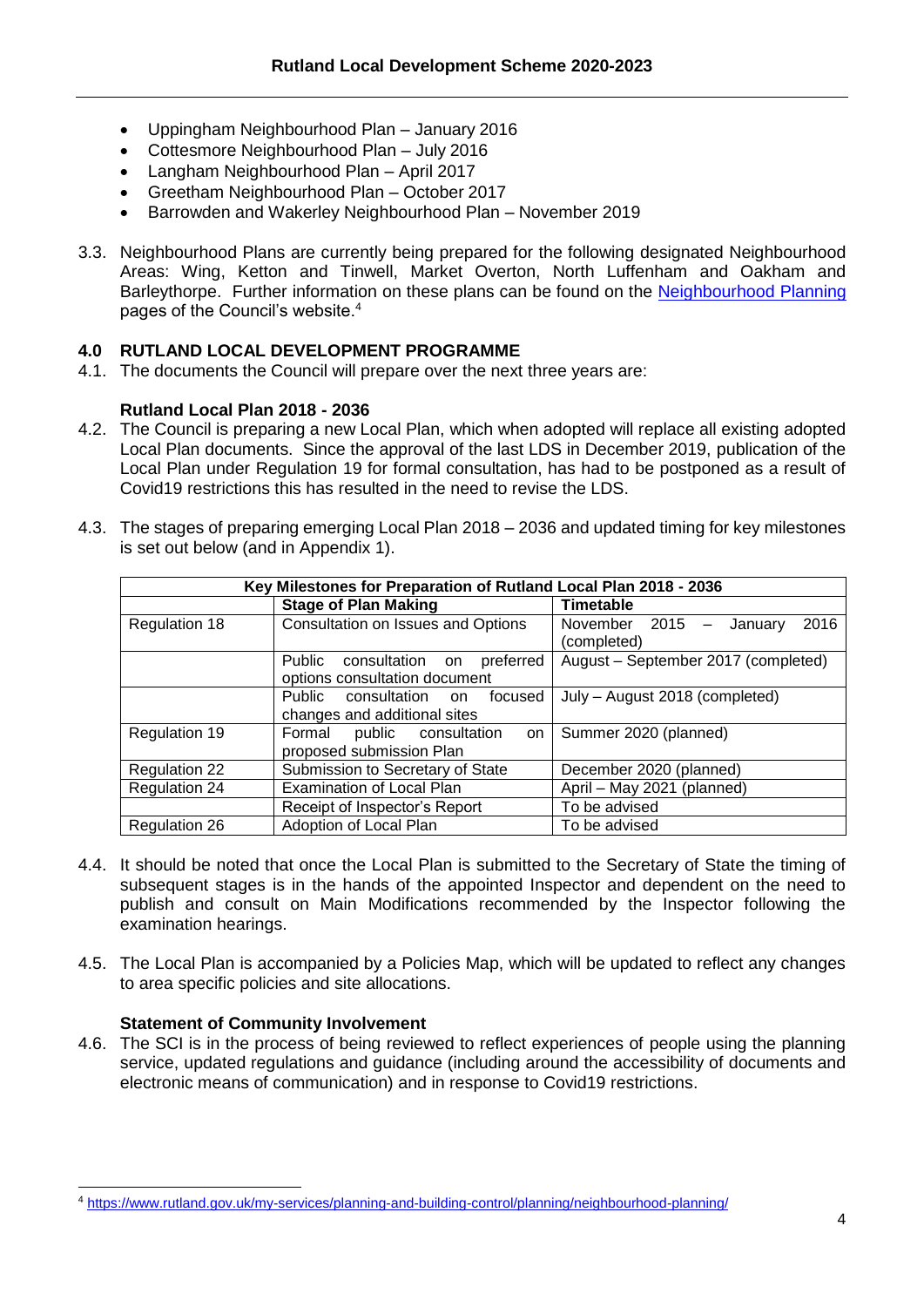#### <span id="page-6-0"></span>**5.0 RESOURCES AND PROGRAMME MANAGEMENT**

- 5.1 The lead role in the production of Local Plan documents will be taken by the Council's planning policy team. However, recognising that the Local Plan will reflect the objectives and priorities of the Council's Corporate Plan and other strategies, there will be input from various parts of the Council. Consultants will need to be engaged on specific projects where there is a lack of expertise (e.g. retail).
- 5.2 Close working with a range of stakeholders and partners will also be important to the preparation of the Local Plan and other planning policy documents.
- 5.3 At Examination stage, the Council will be expected to demonstrate evidence of having effectively co-operated to plan for issues with cross boundary impacts. Details of how the Council has undertaken this engagement will be set out in a Duty to Cooperate Statement, which will be published as supporting document when the Council submits the Local Plan for examination.
- 5.4 The County Council has a good track record of working with other authorities in particular on joint evidence based work (e.g. Strategic Housing Market Assessment) and the Council's minerals waste planning service is currently provided in conjunction with Northamptonshire County Council.
- 5.5 The Council will keep open the possible production of joint evidence studies and if appropriate, the preparation of joint Local Plans, DPDs or SPDs. In order to co-ordinate the potential proposed development on the north side of Stamford within the Rutland and South Kesteven Local Plans, there will be a Memorandum of Cooperation agreed between the Council with South Kesteven District Council and Lincolnshire County Council.
- 5.6 The Portfolio Holder for Environment, Planning, Property and Finance has responsibility for the Local Plan and other planning policy documents. The Growth, Infrastructure and Resources Scrutiny Committee will consider draft policies and proposals and make recommendations to Cabinet. The approval for publication of the Local Plan (under Regulation 19) was given by Full Council on 10<sup>th</sup> February 2020, with delegated powers to the Strategic Director of Places, in consultation with the Portfolio Holder, to make any required modifications prior to submission. Post examination approval for adoption is given by Full Council.

#### <span id="page-6-1"></span>**6.0 RISK ASSESSMENT**

6.1 The main risks to the successful progress on the preparation of the documents in the LDS are:

| <b>Risk</b>                                                                        | Impact                                                            | <b>Mitigation</b>                                                                                                                                                                                                                                                                                  |
|------------------------------------------------------------------------------------|-------------------------------------------------------------------|----------------------------------------------------------------------------------------------------------------------------------------------------------------------------------------------------------------------------------------------------------------------------------------------------|
| <b>Resources</b><br>Inadequate resources<br>to undertake specific<br>areas of work | Unable to progress work<br>Potential impact on<br>quality of work | Regular monitoring of resources,<br>budgets and costings<br>Explore opportunities for joint working<br>and more cost effective way to deliver<br>services<br>Flexibility in preparation of documents<br>so resources can be moved between<br>different documents according to need<br>and progress |
| <b>Staff turnover</b>                                                              | Delays in document<br>preparation                                 | Flexibility in use of staff resources<br>Secondment of staff or use of short<br>term contract staff                                                                                                                                                                                                |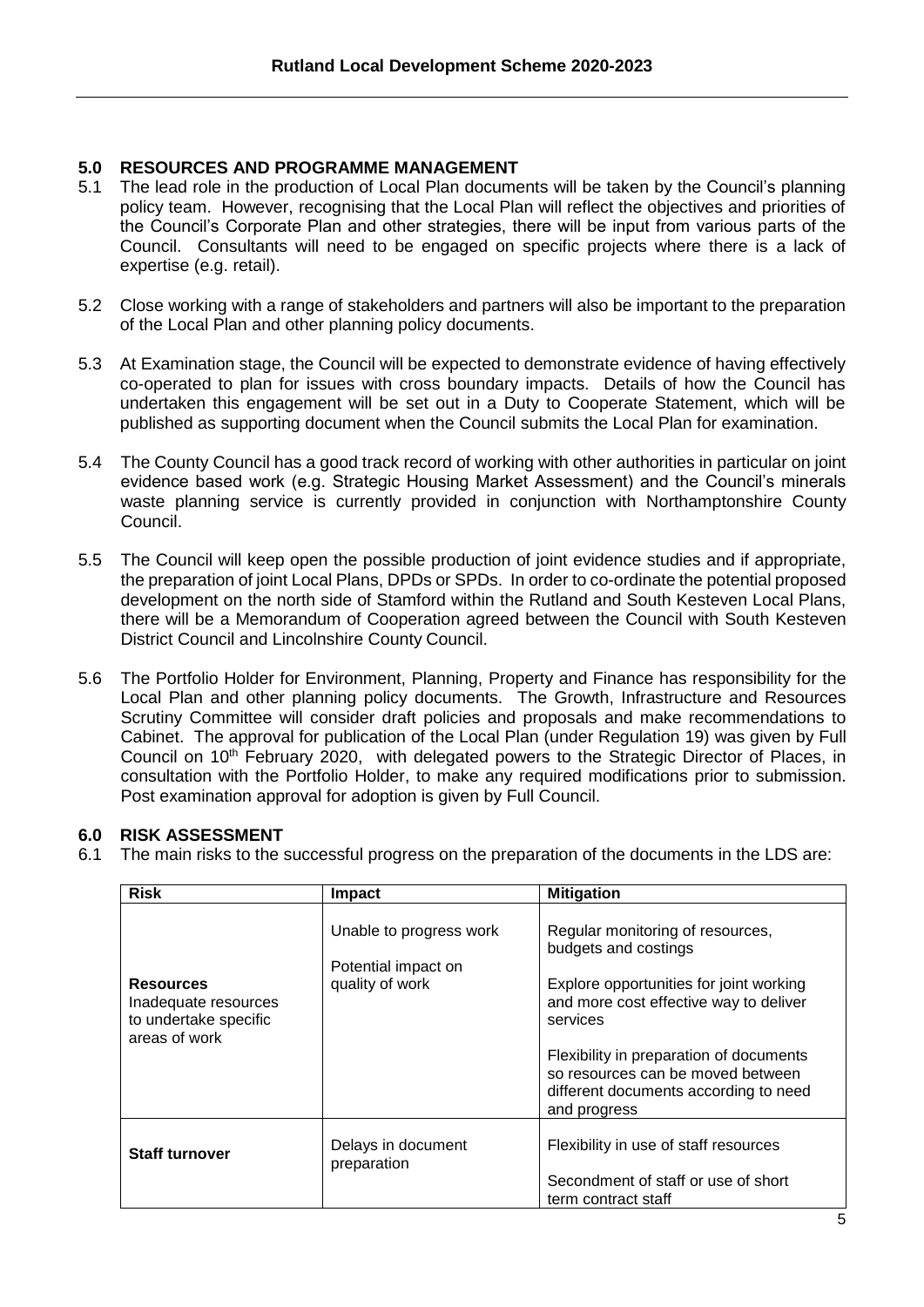| <b>Risk</b>                                                                                             | <b>Impact</b>                                                                                                                                                                                                                                                                                                                                             | <b>Mitigation</b>                                                                                                                                                                                                                                                                                                                                                                                                                                                                                                                                                                                                                |
|---------------------------------------------------------------------------------------------------------|-----------------------------------------------------------------------------------------------------------------------------------------------------------------------------------------------------------------------------------------------------------------------------------------------------------------------------------------------------------|----------------------------------------------------------------------------------------------------------------------------------------------------------------------------------------------------------------------------------------------------------------------------------------------------------------------------------------------------------------------------------------------------------------------------------------------------------------------------------------------------------------------------------------------------------------------------------------------------------------------------------|
| <b>Evidence base</b><br>requirements                                                                    | Evidence base becomes out<br>of date and may require<br>reviewing, creating delays in<br>delivery of Local Plan                                                                                                                                                                                                                                           | Anticipate what information is required<br>in advance so can be built into<br>programme                                                                                                                                                                                                                                                                                                                                                                                                                                                                                                                                          |
| <b>Planning Inspectorate</b><br>(PINS) unable to meet<br>the timescale for<br>examination and<br>report | Delay to<br>examination/reporting<br>Key programme milestones<br>not met                                                                                                                                                                                                                                                                                  | Liaise with PINS on timetable and<br>provide early notification of anticipated<br>submission date<br>Close liaison with PINS to highlight<br>any potential issues/problems at early<br>stage                                                                                                                                                                                                                                                                                                                                                                                                                                     |
| Legal<br><b>Challenge/soundness</b>                                                                     | Local Plan fails tests of<br>soundness which would<br>significantly delay<br>process<br>Legal challenge to<br>document could see<br>Local Plan, or part of it,<br>quashed and requirement<br>to repeat work                                                                                                                                               | Ensure procedures, Acts and<br>Regulations are complied with<br>Use of PAS Local Plan Toolkit<br>Draw on external expertise where<br>necessary to ensure evidence and<br>approach to policy is robust                                                                                                                                                                                                                                                                                                                                                                                                                            |
| <b>Continuation of</b><br><b>Covid19 Restrictions</b>                                                   | Regulation 35 requires a<br>copy of the Regulation 19<br>Local Plan to be available<br>for public inspection at<br>the Council's principle<br>Office.<br>Closure of public<br>buildings and restrictions<br>on public access, public<br>meetings and peoples<br>movement<br>Postponement of Local<br>Plan Examination<br>hearings until further<br>notice | Review ways in which copies of the<br>documents can be made available for<br>inspection at the Council's Principal<br>Office in a safe manner which confirms<br>to the latest Covid19 restrictions and<br>regulations.<br>Review the SCI to remove need to use<br>consultation methods which rely on<br>public access and face to face contact<br>and replace with greater use of virtual<br>and electronic formats whilst<br>responding to the needs of those who<br>do not have access to the internet and<br>a computer.<br>Continue close liaison with PINS to<br>respond to any potential<br>issues/problems at early stage |

#### <span id="page-7-0"></span>**7.0 MONITORING AND REVIEW**

7.1 Any changes in content of documents or timetable will be monitored through the AMR. In the event of work proceeding more quickly or slowly than programmed, adjustments will be highlighted in the AMR and the LDS amended as necessary.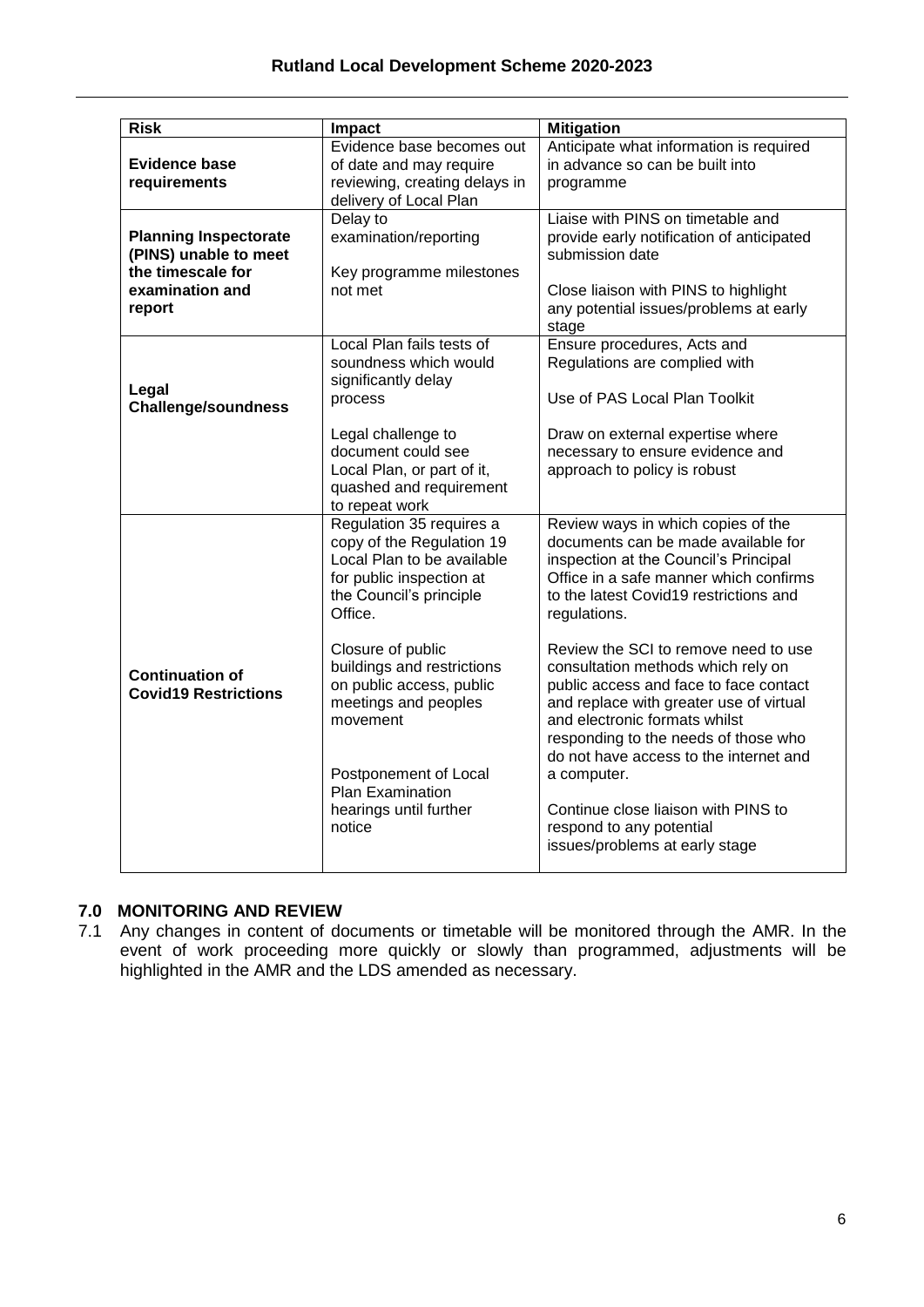#### **APPENDIX 1 - Programme**

<span id="page-8-0"></span>

|                              |                                                                                                                                                            |                                                    |                                                          |  |  |  |  |   |               |      |     | Programme for the Preparation of Local Plan 2018 - 2036 |  |          |  |  |                | LDS 2019 - 2022 |       |  |    |  |    |  |         |   |    |  |    |      |  |  |  |                   |  |  |  |  |       |  |  |  |            |  |  |    |  |      |          |  |  |  |         |  |  |  |  |  |
|------------------------------|------------------------------------------------------------------------------------------------------------------------------------------------------------|----------------------------------------------------|----------------------------------------------------------|--|--|--|--|---|---------------|------|-----|---------------------------------------------------------|--|----------|--|--|----------------|-----------------|-------|--|----|--|----|--|---------|---|----|--|----|------|--|--|--|-------------------|--|--|--|--|-------|--|--|--|------------|--|--|----|--|------|----------|--|--|--|---------|--|--|--|--|--|
|                              |                                                                                                                                                            |                                                    |                                                          |  |  |  |  |   |               |      |     |                                                         |  |          |  |  |                |                 |       |  |    |  |    |  |         |   |    |  |    |      |  |  |  |                   |  |  |  |  |       |  |  |  |            |  |  |    |  |      |          |  |  |  |         |  |  |  |  |  |
|                              | 2015<br>2016                                                                                                                                               |                                                    |                                                          |  |  |  |  |   |               | 2017 |     |                                                         |  |          |  |  |                | 2018            |       |  |    |  |    |  |         |   |    |  |    | 2019 |  |  |  |                   |  |  |  |  | 2020  |  |  |  |            |  |  |    |  | 2021 |          |  |  |  |         |  |  |  |  |  |
|                              |                                                                                                                                                            | 위<br>은 !                                           |                                                          |  |  |  |  | ൳ | $\frac{1}{2}$ |      | 원회의 |                                                         |  | - 1 읿임히위 |  |  | $\overline{p}$ |                 | [회회의회 |  | 회회 |  | Ξì |  | ്<br>ЭI | 흐 |    |  | 원립 | ΞI.  |  |  |  | <u> 리칠웨임팅밁릴뛰림</u> |  |  |  |  | क्ष ब |  |  |  | !빌킈칣엛읾힝別割. |  |  |    |  |      | [집[원]리크] |  |  |  | ျချချချ |  |  |  |  |  |
| <b>Rutland Local</b><br>Plan |                                                                                                                                                            |                                                    | 180                                                      |  |  |  |  |   |               |      |     |                                                         |  |          |  |  |                | CD              |       |  |    |  |    |  |         |   | CD |  |    |      |  |  |  |                   |  |  |  |  |       |  |  |  |            |  |  | PS |  |      |          |  |  |  |         |  |  |  |  |  |
|                              |                                                                                                                                                            |                                                    |                                                          |  |  |  |  |   |               |      |     |                                                         |  |          |  |  |                |                 |       |  |    |  |    |  |         |   |    |  |    |      |  |  |  |                   |  |  |  |  |       |  |  |  |            |  |  |    |  |      |          |  |  |  |         |  |  |  |  |  |
|                              | <b>Local Plan Stages</b>                                                                                                                                   |                                                    |                                                          |  |  |  |  |   |               |      |     |                                                         |  |          |  |  |                |                 |       |  |    |  |    |  |         |   |    |  |    |      |  |  |  |                   |  |  |  |  |       |  |  |  |            |  |  |    |  |      |          |  |  |  |         |  |  |  |  |  |
|                              |                                                                                                                                                            |                                                    | Consultation on issues and Options                       |  |  |  |  |   |               |      |     |                                                         |  |          |  |  |                |                 |       |  |    |  |    |  |         |   |    |  |    |      |  |  |  |                   |  |  |  |  |       |  |  |  |            |  |  |    |  |      |          |  |  |  |         |  |  |  |  |  |
|                              |                                                                                                                                                            |                                                    |                                                          |  |  |  |  |   |               |      |     |                                                         |  |          |  |  |                |                 |       |  |    |  |    |  |         |   |    |  |    |      |  |  |  |                   |  |  |  |  |       |  |  |  |            |  |  |    |  |      |          |  |  |  |         |  |  |  |  |  |
|                              | CD Community Engagement on Consultation Draft Plan (Regulation 18)<br>6 week Community Engagement on proposed Submission Plan (Regulation 19)<br><b>PS</b> |                                                    |                                                          |  |  |  |  |   |               |      |     |                                                         |  |          |  |  |                |                 |       |  |    |  |    |  |         |   |    |  |    |      |  |  |  |                   |  |  |  |  |       |  |  |  |            |  |  |    |  |      |          |  |  |  |         |  |  |  |  |  |
|                              |                                                                                                                                                            | S Submission to Secretary of State (Regulation 22) |                                                          |  |  |  |  |   |               |      |     |                                                         |  |          |  |  |                |                 |       |  |    |  |    |  |         |   |    |  |    |      |  |  |  |                   |  |  |  |  |       |  |  |  |            |  |  |    |  |      |          |  |  |  |         |  |  |  |  |  |
|                              | Independent Examination (Regulation 24)                                                                                                                    |                                                    |                                                          |  |  |  |  |   |               |      |     |                                                         |  |          |  |  |                |                 |       |  |    |  |    |  |         |   |    |  |    |      |  |  |  |                   |  |  |  |  |       |  |  |  |            |  |  |    |  |      |          |  |  |  |         |  |  |  |  |  |
|                              | Inspectors Report (to be advised)<br>-IR                                                                                                                   |                                                    |                                                          |  |  |  |  |   |               |      |     |                                                         |  |          |  |  |                |                 |       |  |    |  |    |  |         |   |    |  |    |      |  |  |  |                   |  |  |  |  |       |  |  |  |            |  |  |    |  |      |          |  |  |  |         |  |  |  |  |  |
|                              |                                                                                                                                                            |                                                    | Adoption and Publication (to be advised) (Regulation 26) |  |  |  |  |   |               |      |     |                                                         |  |          |  |  |                |                 |       |  |    |  |    |  |         |   |    |  |    |      |  |  |  |                   |  |  |  |  |       |  |  |  |            |  |  |    |  |      |          |  |  |  |         |  |  |  |  |  |